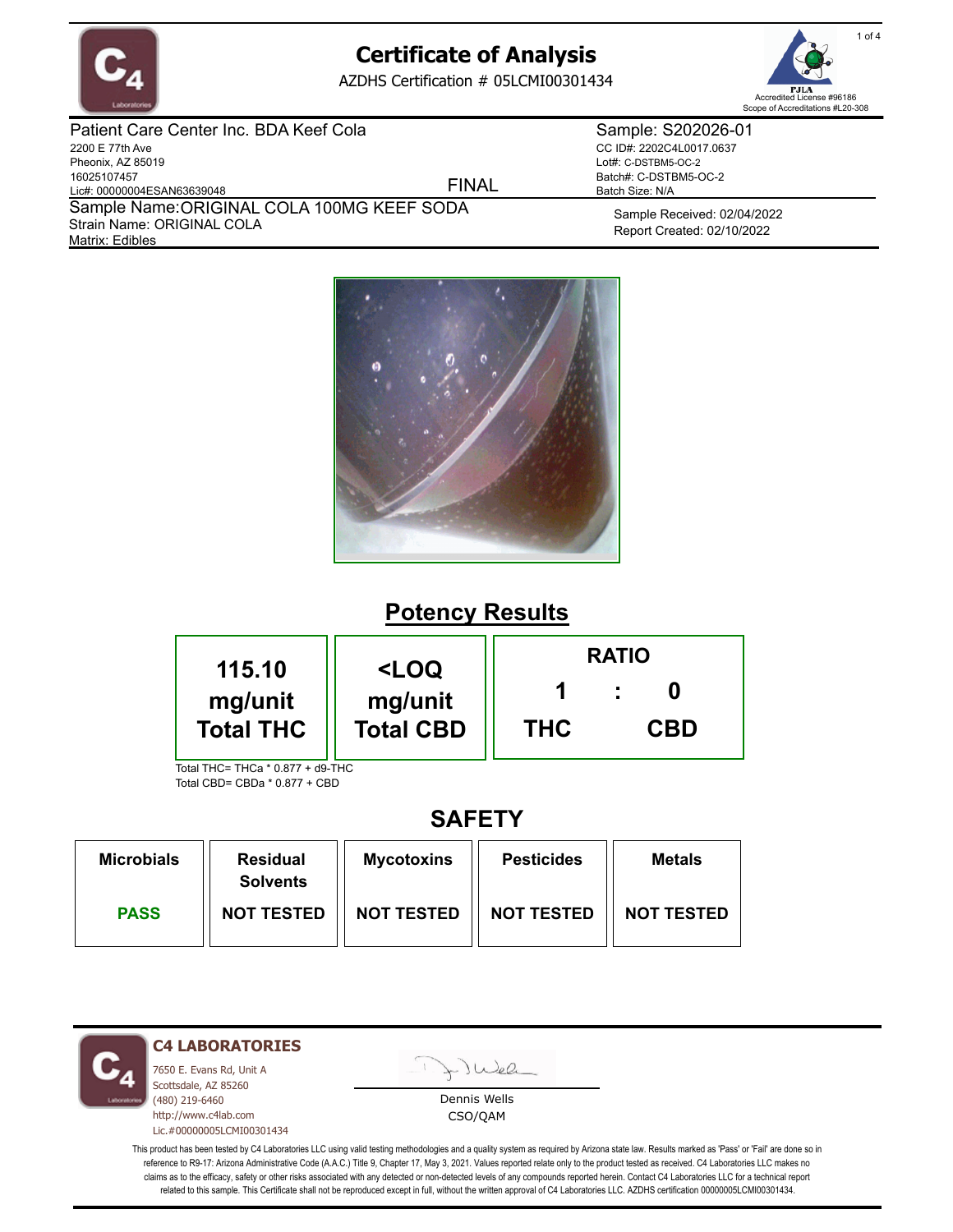

AZDHS Certification # 05LCMI00301434



Patient Care Center Inc. BDA Keef Cola 2200 E 77th Ave Pheonix, AZ 85019 16025107457 Lic#: 00000004ESAN63639048 Matrix: Edibles Sample Name: ORIGINAL COLA 100MG KEEF SODA Strain Name: ORIGINAL COLA FINAL

Sample: S202026-01 CC ID#: 2202C4L0017.0637 Lot#: C-DSTBM5-OC-2

Batch#: C-DSTBM5-OC-2 Batch Size: N/A

> Sample Received: 02/04/2022 Report Created: 02/10/2022

### **Cannabinoids by HPLC - Medical**

| Date Analyzed: 02/10/2022 |         | Analyst Initials: KWT                                                                       |             |                                    |        |
|---------------------------|---------|---------------------------------------------------------------------------------------------|-------------|------------------------------------|--------|
| Analyte                   | LOQ     | <b>Mass</b>                                                                                 | <b>Mass</b> | Mass                               | Q      |
|                           | $\%$    | $\%$                                                                                        | mg/g        | mg/unit                            |        |
| <b>THCA</b>               | 0.00115 | $<$ LOQ                                                                                     | $<$ LOQ     | <loq< td=""><td></td></loq<>       |        |
| d9-THC                    | 0.00115 | 0.0371                                                                                      | 0.37        | 115.10                             |        |
| $d8-THC$                  | 0.00115 | $<$ LOQ                                                                                     | $<$ LOQ     | <loq< td=""><td></td></loq<>       |        |
| <b>CBDA</b>               | 0.00115 | $<$ LOQ                                                                                     | $<$ LOQ     | <loq< td=""><td></td></loq<>       |        |
| CBD                       | 0.00115 | <loq< td=""><td><math>&lt;</math>LOQ</td><td><loq< td=""><td>M1, R3</td></loq<></td></loq<> | $<$ LOQ     | <loq< td=""><td>M1, R3</td></loq<> | M1, R3 |
| <b>CBG</b>                | 0.00115 | $<$ LOQ                                                                                     | $<$ LOQ     | <loq< td=""><td></td></loq<>       |        |
| <b>CBN</b>                | 0.00115 | $<$ LOQ                                                                                     | $<$ LOQ     | <loq< td=""><td></td></loq<>       |        |
| <b>CBC</b>                | 0.00115 | $<$ LOQ                                                                                     | $<$ LOQ     | <loq< td=""><td></td></loq<>       |        |
| Total Cannabinoids0.00115 |         | 0.0371                                                                                      | 0.37        | 115.10                             |        |
| <b>Total THC</b>          | 0.00115 | 0.0371                                                                                      | 0.37        | 115.10                             |        |
| <b>Total CBD</b>          | 0.00115 | $<$ LOQ                                                                                     | $<$ LOQ     | <loq< td=""><td></td></loq<>       |        |

Total THC= THCa \* 0.877 + d9-THC. Total CBD= CBDa \* 0.877 + CBD. LOQ = Limit of Quantitation; NR = Not Reported; ND = Not Detected.

Unless otherwise stated all quality control samples performed within

specifications established by the Laboratory.

Cannabinoids method: HPLC-DAD.

1 unit= 310.2462g

Unit Description: 297 mL Bottle



#### **C4 LABORATORIES**

7650 E. Evans Rd, Unit A Scottsdale, AZ 85260 (480) 219-6460 http://www.c4lab.com Lic.#00000005LCMI00301434

Juel

Dennis Wells CSO/QAM

This product has been tested by C4 Laboratories LLC using valid testing methodologies and a quality system as required by Arizona state law. Results marked as 'Pass' or 'Fail' are done so in reference to R9-17: Arizona Administrative Code (A.A.C.) Title 9, Chapter 17, May 3, 2021. Values reported relate only to the product tested as received. C4 Laboratories LLC makes no claims as to the efficacy, safety or other risks associated with any detected or non-detected levels of any compounds reported herein. Contact C4 Laboratories LLC for a technical report related to this sample. This Certificate shall not be reproduced except in full, without the written approval of C4 Laboratories LLC. AZDHS certification 00000005LCMI00301434.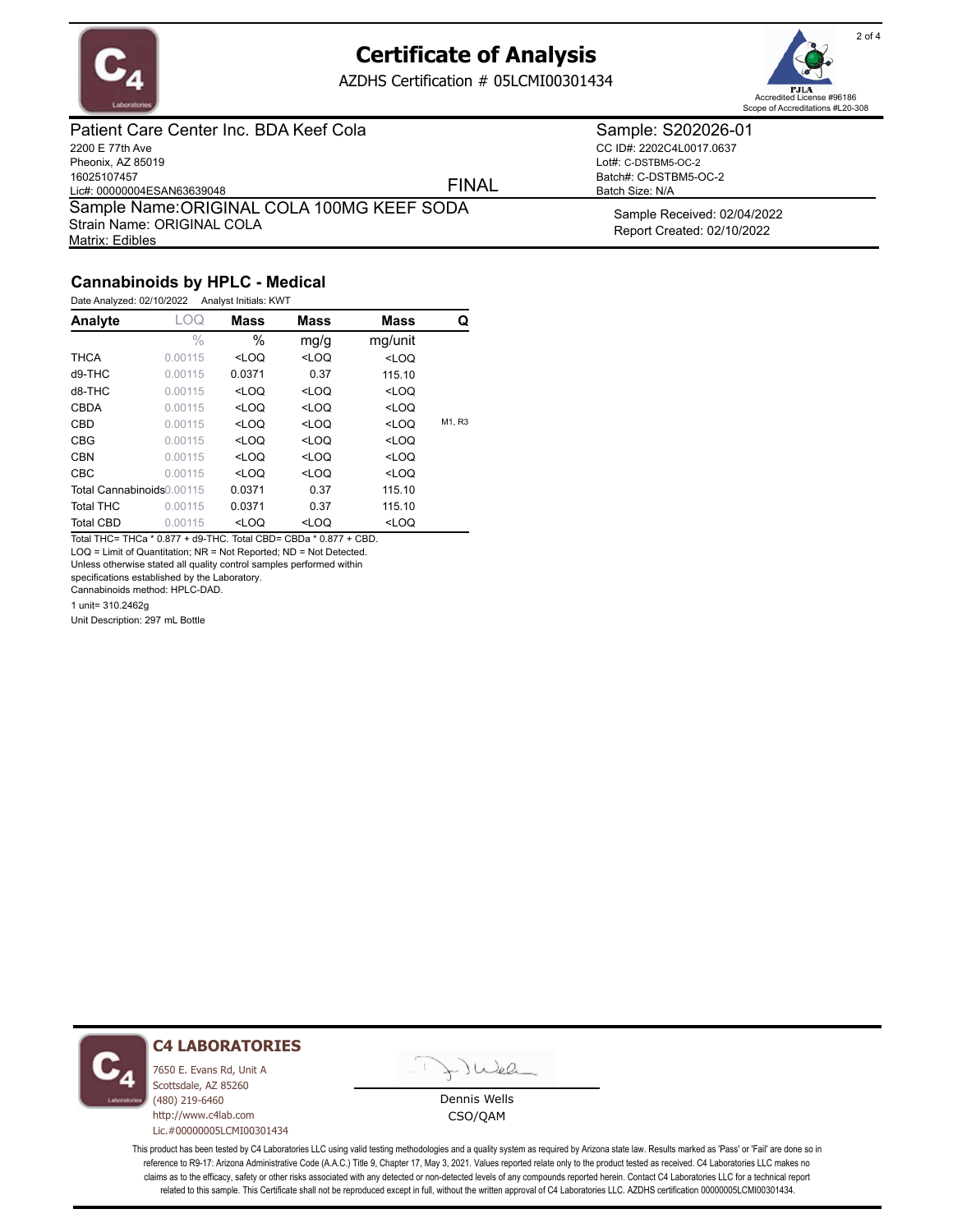

AZDHS Certification # 05LCMI00301434



### Patient Care Center Inc. BDA Keef Cola

2200 E 77th Ave Pheonix, AZ 85019 16025107457 Lic#: 00000004ESAN63639048 Matrix: Edibles Sample Name: ORIGINAL COLA 100MG KEEF SODA Strain Name: ORIGINAL COLA

#### FINAL

CC ID#: 2202C4L0017.0637 Lot#: C-DSTBM5-OC-2

Batch#: C-DSTBM5-OC-2 Batch Size: N/A

> Sample Received: 02/04/2022 Report Created: 02/10/2022

#### **Microbials Pass**

## **E. coli by 3M Petrifilm- Medical**

**Plate**

| Date Analyzed: 02/09/2022 | Analyst Initials: MB |        |                                                  |   |               |
|---------------------------|----------------------|--------|--------------------------------------------------|---|---------------|
| Analyte                   | LOO.                 | 1 imit | Mass                                             | O | <b>Status</b> |
|                           | cfu/q                | cfu/q  | cfu/q                                            |   |               |
| E. coli                   | 1 N                  | 100    | <loq< td=""><td></td><td><b>Pass</b></td></loq<> |   | <b>Pass</b>   |

Notes: Aerobic plate counts and yeast and mold are provided for informational purposes only. LOQ = Limit of Quantitation; TNTC = Too Numerous to Count; NR = Not Reported; NT = Not Tested; ND = Not Detected; Unless otherwise stated all quality control samples performed within specifications established by the Laboratory. Aspergillus includes species flavus, fumigatus, niger, and terreus. E. coli by Petrifilm, Salmonella and Aspergillus by Medicinal Genomics .

### **Salmonella by qPCR - Medical**

#### **qPCR**

Date Analyzed: 02/09/2022 Analyst Initials: MB

| ----------<br>-------------- | --------- |        |                                           |   |               |
|------------------------------|-----------|--------|-------------------------------------------|---|---------------|
| Analyte                      | OQ        | I imit | Mass                                      | Q | <b>Status</b> |
|                              | cfu/q     | cfu/q  | cfu/q                                     |   |               |
| Salmonella spp.              |           |        | <loq< td=""><td></td><td>Pass</td></loq<> |   | Pass          |

Notes: Aerobic plate counts and yeast and mold are provided for informational purposes only. LOQ = Limit of Quantitation; TNTC = Too Numerous to Count; NR = Not Reported; NT = Not Tested; ND = Not Detected; Unless otherwise stated all quality control samples performed within specifications established by the Laboratory. Aspergillus includes species flavus, fumigatus, niger, and terreus. E. coli by Petrifilm, Salmonella and Aspergillus by Medicinal Genomics .



#### **C4 LABORATORIES**

7650 E. Evans Rd, Unit A Scottsdale, AZ 85260 (480) 219-6460 http://www.c4lab.com Lic.#00000005LCMI00301434

Juel

Dennis Wells CSO/QAM

This product has been tested by C4 Laboratories LLC using valid testing methodologies and a quality system as required by Arizona state law. Results marked as 'Pass' or 'Fail' are done so in reference to R9-17: Arizona Administrative Code (A.A.C.) Title 9, Chapter 17, May 3, 2021. Values reported relate only to the product tested as received. C4 Laboratories LLC makes no claims as to the efficacy, safety or other risks associated with any detected or non-detected levels of any compounds reported herein. Contact C4 Laboratories LLC for a technical report related to this sample. This Certificate shall not be reproduced except in full, without the written approval of C4 Laboratories LLC. AZDHS certification 00000005LCMI00301434.

### Sample: S202026-01